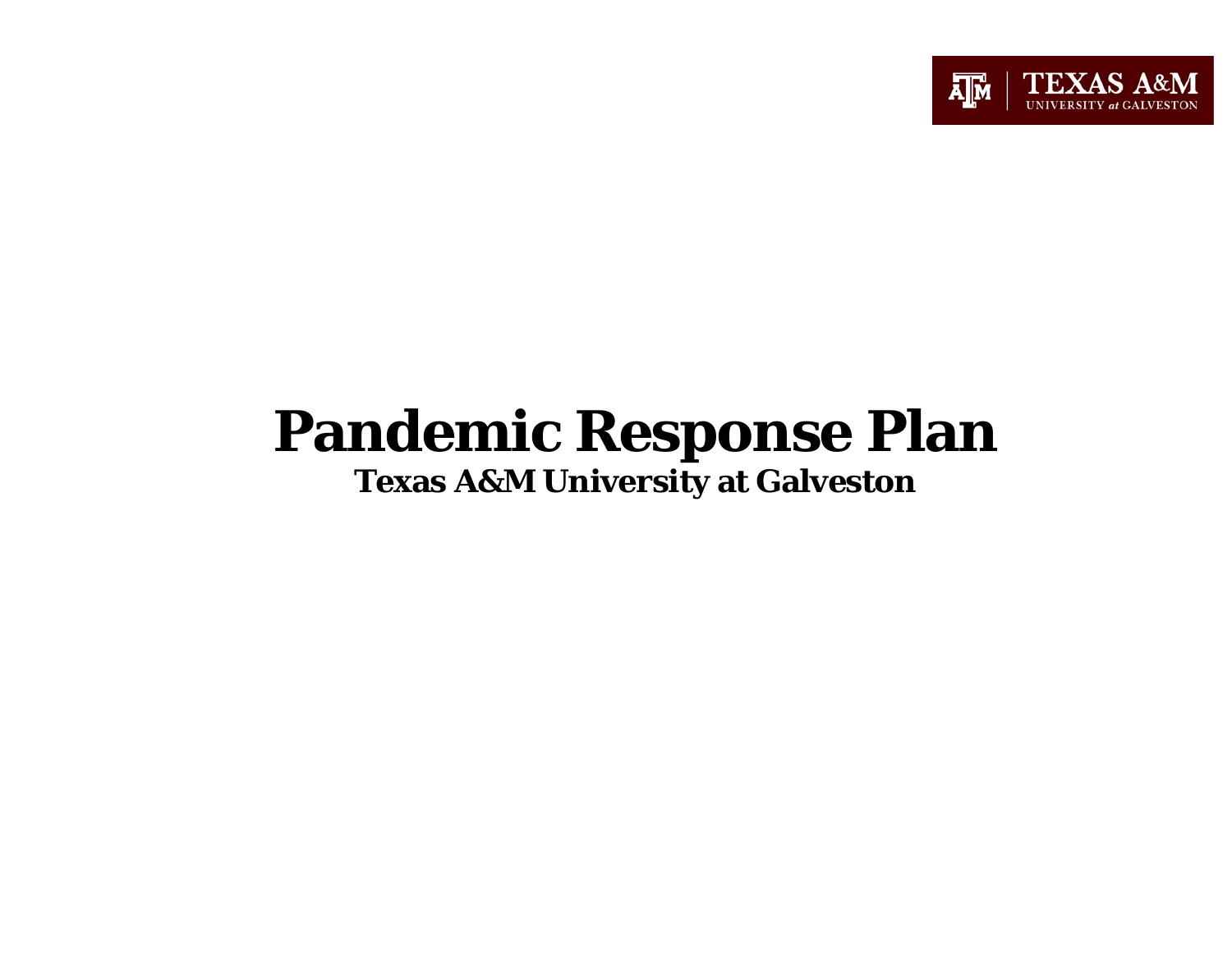## **Texas A&M University at Galveston Pandemic Response**

#### **Incident Command Team**

| <b>Incident Commander</b> | William C. Hearn      |
|---------------------------|-----------------------|
| <b>Safety Officer</b>     | David Watson          |
| <b>Public Information</b> | <b>Karen Bigley</b>   |
| <b>Plan Coordinator</b>   | Dr. W. Brad McGonagle |

#### **General Assumptions**

This response plan is promulgated to preserve the health, safety, and well-being of the campus community while maintaining economic and operational stability during a health crisis period. Actions are planned to minimize adverse health effects and minimize negative disruptions on campus operations.

The basic order of operational priorities is:

- 1. Maintaining the health, safety and well-being of the campus community.
- 2. Maintaining business continuity to minimize negative economic, academic and research disruptions.
- 3. Maintaining critical infrastructure and/or facilities to support campus residents and essential operations and personnel for the various crisis levels.
- 4. Resume normal campus operations.

#### **Action Implementation of Emergency Operating Procedures**

Action Level 1 – Confirmed cases of pandemic in North America

Action Level 2 – Confirmed cases of pandemic in the United States

Action Level 3 – Confirmed cases of pandemic in Texas metro areas (Houston, Dallas, Austin, San Antonio, etc.)

Action Level 4 – Confirmed cases of pandemic in Galveston County

Note: The type and scope of the response will be based upon the severity of the pandemic and the recommendations of the CDC and county health officials.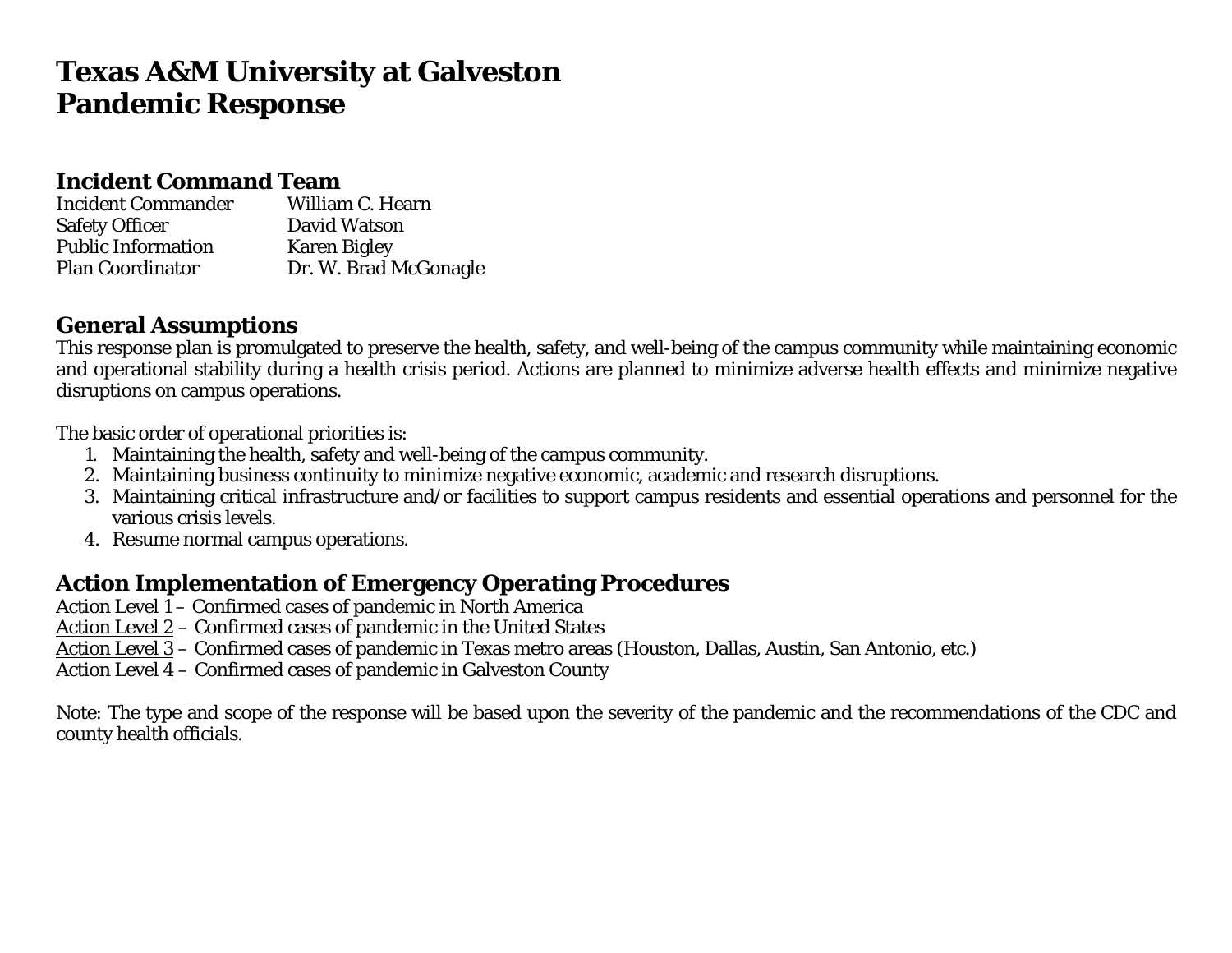#### **Response Plan Matrix**

|                         |           |                         |           |                       |           | Level 2               |           | <b>Level 3</b>        |           | <b>Level 4</b>        |
|-------------------------|-----------|-------------------------|-----------|-----------------------|-----------|-----------------------|-----------|-----------------------|-----------|-----------------------|
|                         |           |                         |           |                       |           | (in addition to Level |           | (in addition to Level |           | (in addition to Level |
| Groups                  |           | <b>Preparation</b>      |           | <b>Level 1</b>        |           | 1 actions)            |           | 2 actions)            |           | 3 actions)            |
| <b>Incident Command</b> | $\bullet$ | <b>Monitor national</b> | $\bullet$ | <b>Monitor the</b>    | $\bullet$ | Incident              | $\bullet$ | Incident              |           | Cancel some or        |
| <b>Team</b>             |           | situation and           |           | transmission of       |           | <b>Command Team</b>   |           | <b>Command Team</b>   |           | all campus            |
|                         |           | response.               |           | pandemic across       |           | will instruct         |           | will activate the     |           | operations and        |
|                         | $\bullet$ | Communicate             |           | North America.        |           | Department            |           | Incident              |           | evacuate campus       |
|                         |           | with housing            | $\bullet$ | Communicate           |           | <b>Heads and</b>      |           | Command               |           | if                    |
|                         |           | and dining              |           | preparations          |           | Directors to          |           | <b>Center</b> in      |           | necessary/possib      |
|                         |           | services for            |           | with Galveston        |           | place                 |           | preparation of a      |           | le.                   |
|                         |           | planning in the         |           | <b>County Health</b>  |           | departments and       |           | pandemic.             | $\bullet$ | <b>Enact mass</b>     |
|                         |           | event of a              |           | Department,           |           | essential             | $\bullet$ | Coordinate all        |           | care/triage plan,     |
|                         |           | pandemic.               |           | <b>UTMB</b> and other |           | personnel on          |           | actions with          |           | including             |
|                         | $\bullet$ | <b>Review list of</b>   |           | health                |           | standby for           |           | Galveston             |           | quarantine            |
|                         |           | essential               |           | organizations.        |           | response.             |           | <b>County Health</b>  |           | and/or isolation.     |
|                         |           | personnel and           | $\bullet$ | <b>Review</b>         | $\bullet$ | The Incident          |           | Department,           | $\bullet$ | Maintain              |
|                         |           | update contact          |           | <b>Emergency</b>      |           | <b>Command Team</b>   |           | <b>UTMB</b> and other |           | constant              |
|                         |           | information.            |           | Preparedness          |           | will review           |           | health                |           | communication         |
|                         |           | <b>Brief campus</b>     |           | Plan.                 |           | infection control     |           | organizations.        |           | with the              |
|                         |           | leadership on           | $\bullet$ | <b>Issue</b>          |           | procedures,           | $\bullet$ | Consider              |           | Galveston             |
|                         |           | Response Plan.          |           | communications        |           | make sure that        |           | restricting           |           | <b>County Health</b>  |
|                         |           |                         |           | to campus             |           | personnel have        |           | movement on           |           | Department and        |
|                         |           |                         |           | community             |           | adequate              |           | and off campus        |           | UTMB.                 |
|                         |           |                         |           | regarding status      |           | supplies of           |           | for activities and    | $\bullet$ | Provide               |
|                         |           |                         |           | of disease spread     |           | personal              |           | special events.       |           | notification to       |
|                         |           |                         |           | and universal         |           | protective            | $\bullet$ | Consider              |           | families of           |
|                         |           |                         |           | precautions.          |           | equipment             |           | restricting or        |           | faculty, staff,       |
|                         |           |                         | $\bullet$ | Develop a point       |           | $(PPE)$ .             |           | canceling             |           | and students of       |
|                         |           |                         |           | for distribution      | $\bullet$ | The Incident          |           | campus                |           | local situation.      |
|                         |           |                         |           | for                   |           | <b>Command Team</b>   |           | operations,           |           | If some campus        |
|                         |           |                         |           | vaccines/prophy       |           | will inform           |           | including             |           | operations            |
|                         |           |                         |           | laxis.                |           | employees of          |           | classes/lecture       |           | remain active,        |
|                         |           |                         |           | Develop a media       |           | campus policies       |           | and research.         |           | initiate Business     |
|                         |           |                         |           | strategy.             |           | regarding             | $\bullet$ | <b>Enact planning</b> |           | Continuity plan       |
|                         |           |                         |           |                       |           | working from          |           | for mass              |           | to ensure             |
|                         |           |                         |           |                       |           | home, travel,         |           | care/triage,          |           | essential duties      |
|                         |           |                         |           |                       |           | using sick leave,     |           | including             |           | are performed,        |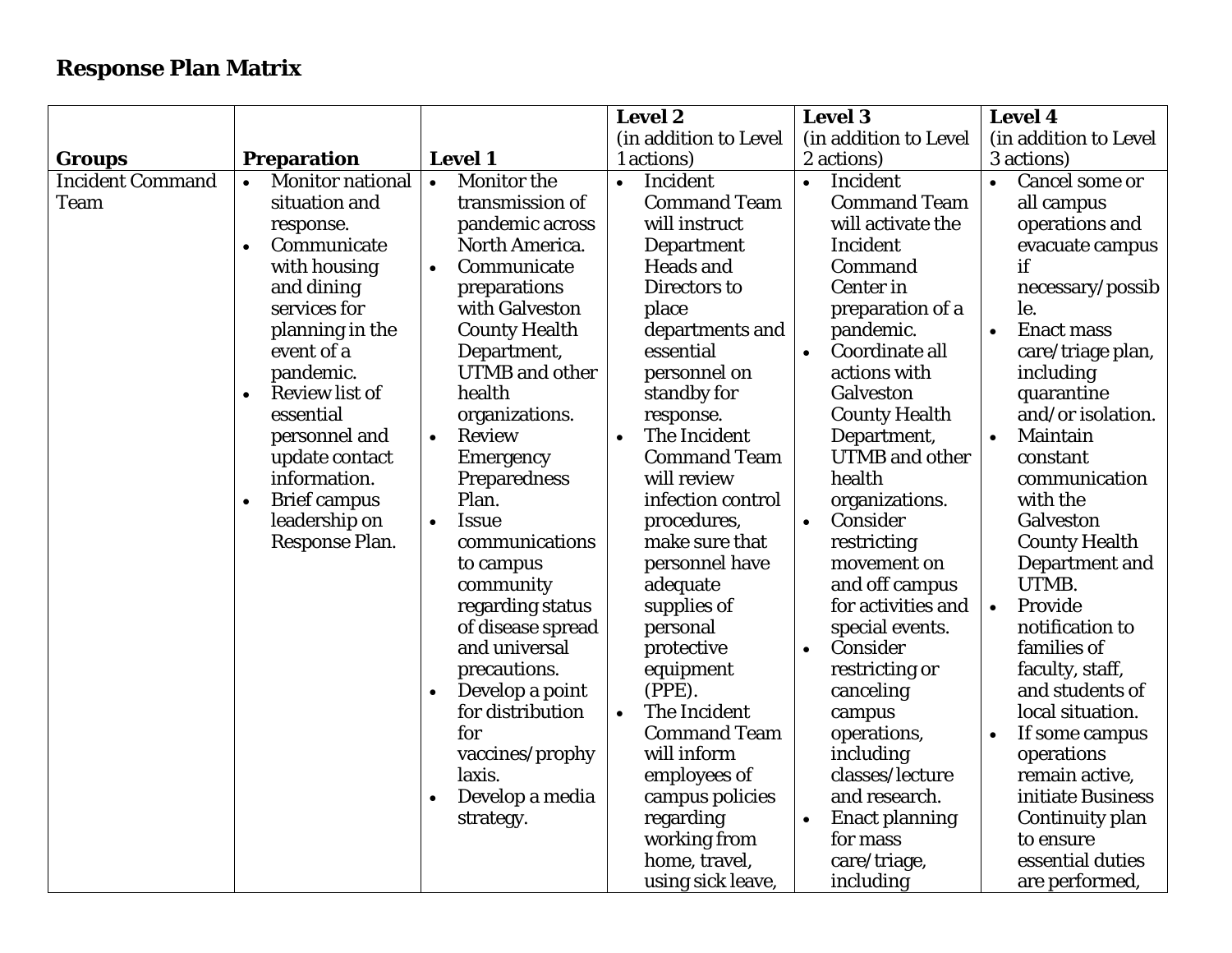|                           |                                                                                                                            |                                                                                                                                                                                   | and other<br>human resources<br>policies as<br>applicable.<br><b>Alert students</b><br>$\bullet$<br>and parents of<br>campus plans<br>and possible<br>closure.      | quarantine.<br>Notify housing<br>and dining<br>services of<br>anticipated<br>numbers that<br>may need to be<br>isolated.<br><b>Continue to</b><br>provide updates<br>and<br>communicate<br>with campus<br>community.<br>Initiate poster,<br>$\bullet$<br>email campaign<br>promoting self-<br>protection and<br>universal<br>precautions.<br>Consider<br>$\bullet$<br>cancellation of<br>some or all<br>campus<br>operations.<br>Consider<br>evacuation of<br>campus. | as necessary.<br>Provide medical<br>assistance,<br>housing,<br>telecommunicati<br>ons, and other<br>assistance if<br>students, faculty<br>and/or staff<br>must remain on<br>campus while<br>also maintaining<br>essential<br>university<br>operational<br>duties.<br><b>Activate system</b><br>for notifying<br>families of<br>fatalities. |
|---------------------------|----------------------------------------------------------------------------------------------------------------------------|-----------------------------------------------------------------------------------------------------------------------------------------------------------------------------------|---------------------------------------------------------------------------------------------------------------------------------------------------------------------|-----------------------------------------------------------------------------------------------------------------------------------------------------------------------------------------------------------------------------------------------------------------------------------------------------------------------------------------------------------------------------------------------------------------------------------------------------------------------|--------------------------------------------------------------------------------------------------------------------------------------------------------------------------------------------------------------------------------------------------------------------------------------------------------------------------------------------|
| <b>Director of Safety</b> | <b>Assess</b><br>$\bullet$<br>respiratory<br>protection plan<br>and resources.<br>Obtain<br>additional N95<br>respirators. | <b>Stockpile N95</b><br>respirator<br>filtering masks<br>and hand<br>sanitizing<br>solutions.<br>Develop and<br>$\bullet$<br>implement hand<br>washing<br>campaign and<br>promote | Conduct<br>$\bullet$<br>respirator<br>training and<br>hand out<br>respirators.<br><b>Identify</b><br>management<br>plan for the<br>disposal of<br>infectious waste. | <b>Notify Building</b><br>$\bullet$<br>Proctors of<br>possible<br>cancellation of<br>operations<br>and/or<br>evacuation.<br><b>Notify Galveston</b><br>$\bullet$<br><b>Fire Department</b><br>and GPD that<br>building utilities                                                                                                                                                                                                                                      | <b>Notify Building</b><br>Proctors of<br>evacuation if<br>called.<br>Assist in set up<br>of on-site health<br>care facility with<br><b>UTMB</b> if<br>applicable.<br>Coordinate<br>disposition of                                                                                                                                          |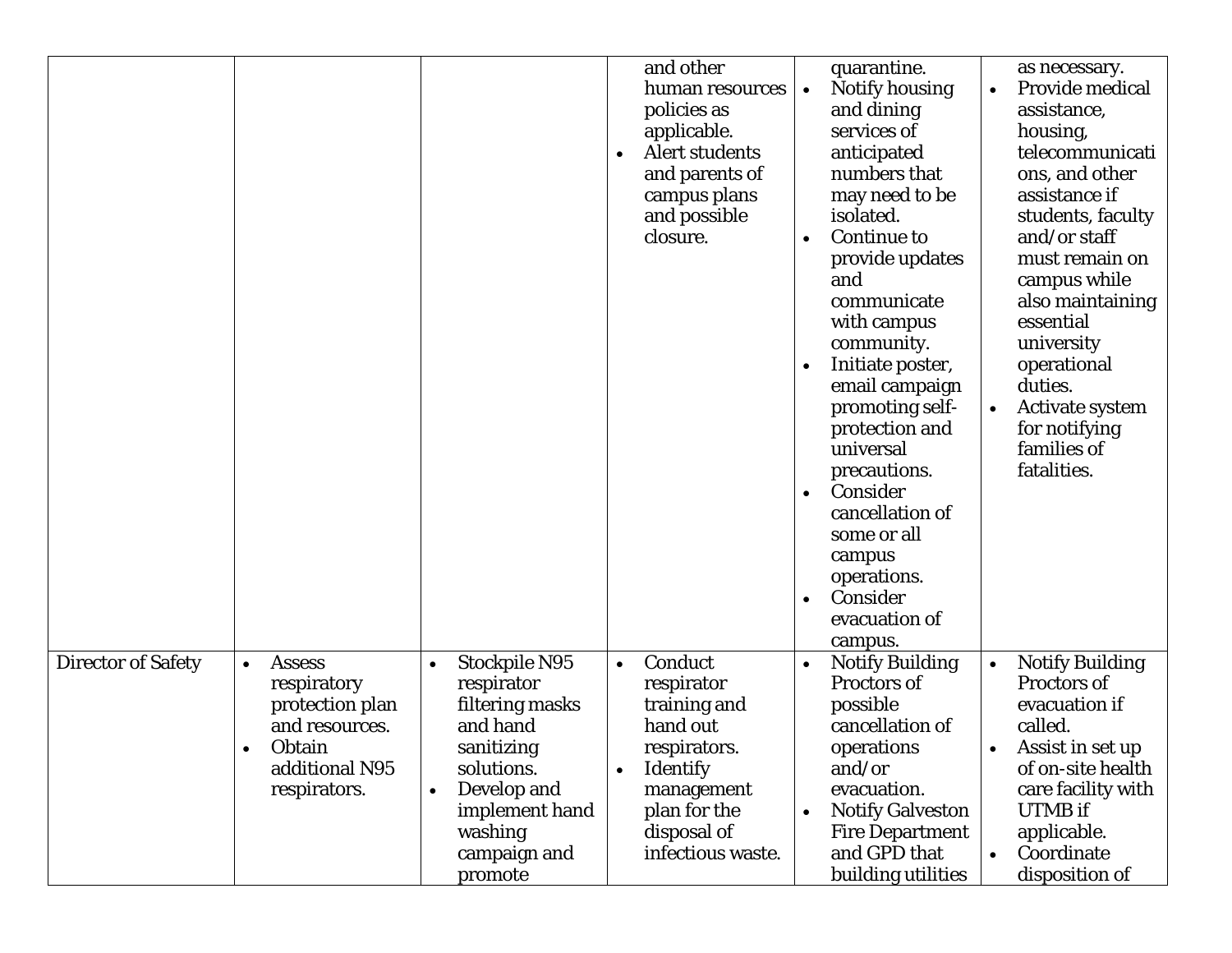|                                                |                                                                                                                         | universal<br>precautions.                                                                                                                                                                                     |                                                                                          | (water) could be<br>shut down as<br>well as any fire<br>detection system<br>impairments.                                                      | the deceased<br>with Galveston<br>Health<br>Department<br>and/or UTMB.                                                                                                                                                                                                                                             |
|------------------------------------------------|-------------------------------------------------------------------------------------------------------------------------|---------------------------------------------------------------------------------------------------------------------------------------------------------------------------------------------------------------|------------------------------------------------------------------------------------------|-----------------------------------------------------------------------------------------------------------------------------------------------|--------------------------------------------------------------------------------------------------------------------------------------------------------------------------------------------------------------------------------------------------------------------------------------------------------------------|
| <b>Campus Police</b><br><b>Chief of Police</b> | <b>Identify essential</b><br>$\bullet$<br>staff that can<br>maintain<br>campus security<br>during pandemic<br>outbreak. | <b>Train officers</b><br>and staff on<br>pandemic and<br>medical<br>assistance<br>procedures.<br><b>Notify Safety</b><br>$\bullet$<br>Officer if<br>encountering<br>individuals with<br>flu-like<br>symptoms. | Coordinate<br>$\bullet$<br>campus security<br>needs with<br>Incident<br>Command<br>Team. | Prepare plan for<br>securing campus<br>and coordinating<br>support services<br>with Incident<br><b>Command Team</b><br>and Safety<br>Officer. | Secure campus<br>parameter to<br>prevent access.<br><b>Assist campus</b><br>community in<br>distributing<br>medications,<br>meals, supplies<br>to sick still on<br>campus.<br>Secure campus<br>in the event of<br>an evacuation.<br>Coordinate/assis<br>t in removal of<br>deceased with<br><b>Safety Officer.</b> |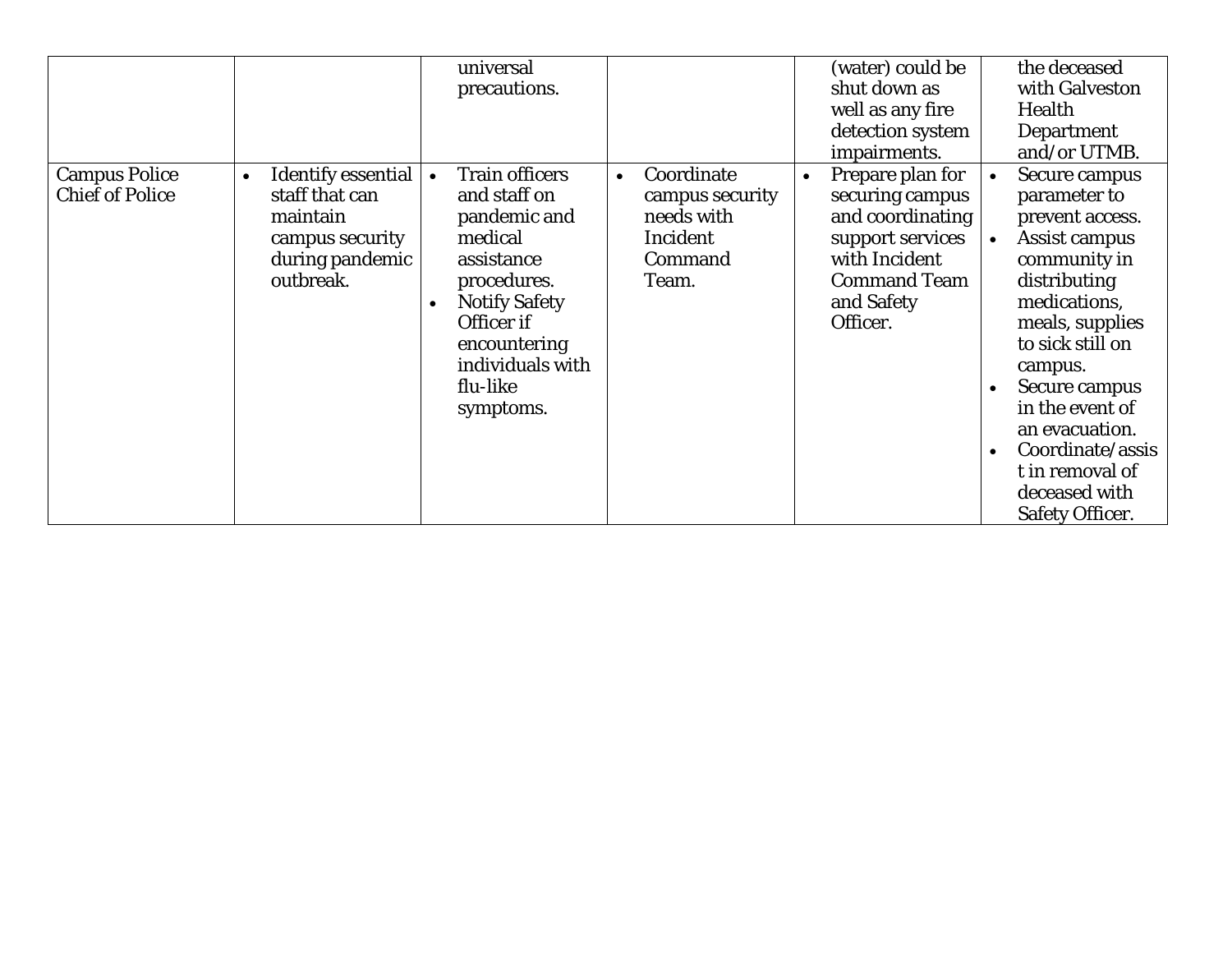#### **Texas A&M University at Galveston Pandemic Response Business Continuity Plan**

Business Continuity planning is critical before an pandemic. Maintaining business continuity will mitigate disruptions to critical services and infrastructure caused by pandemic . TAMUG's Business Continuity Plan will enhance the recovery efforts caused by pandemic . The practice of Social Distancing (minimizing personnel contact between campus community members as much as possible) will be implemented to minimize exposure to those sick or quarantined and prevent the further spread of the pandemic.

Services critical to campus operations are computing information systems, physical plant, financial management services, human resources, safety and campus police, food services, academic and research services including admissions and records, research and graduate studies, counseling services, student life and residential services, outreach services etc. Critical infrastructure, being the infrastructure essential to providing critical services, includes utilities, water, information technology, telecommunications, and campus security.

To maintain Business Continuity, departments will identify essential services or duties and who they serve to maintain campus operations. Based on the identification of departmental essential duties, each department will determine essential personnel to perform these duties. Each department will:

- 1. Identify the number of essential personnel.
- 2. Identify the number of shifts (if applicable) and the number of personnel per shift.
- 3. Identify alternate locations for work, e.g. telecommute.
- 4. Identify how many must report to campus for work.
- 5. Identify how many must interact with other people on campus.
- 6. Identify who will remain at home to report in relief of personnel on campus who become sick and must leave.

Departments will identify other departments that are critical to maintain their respective essential services.

The Incident Command Team under the direction of the Vice President and CEO or designee will coordinate the implementation and management of the TAMUG Business Continuity Plan.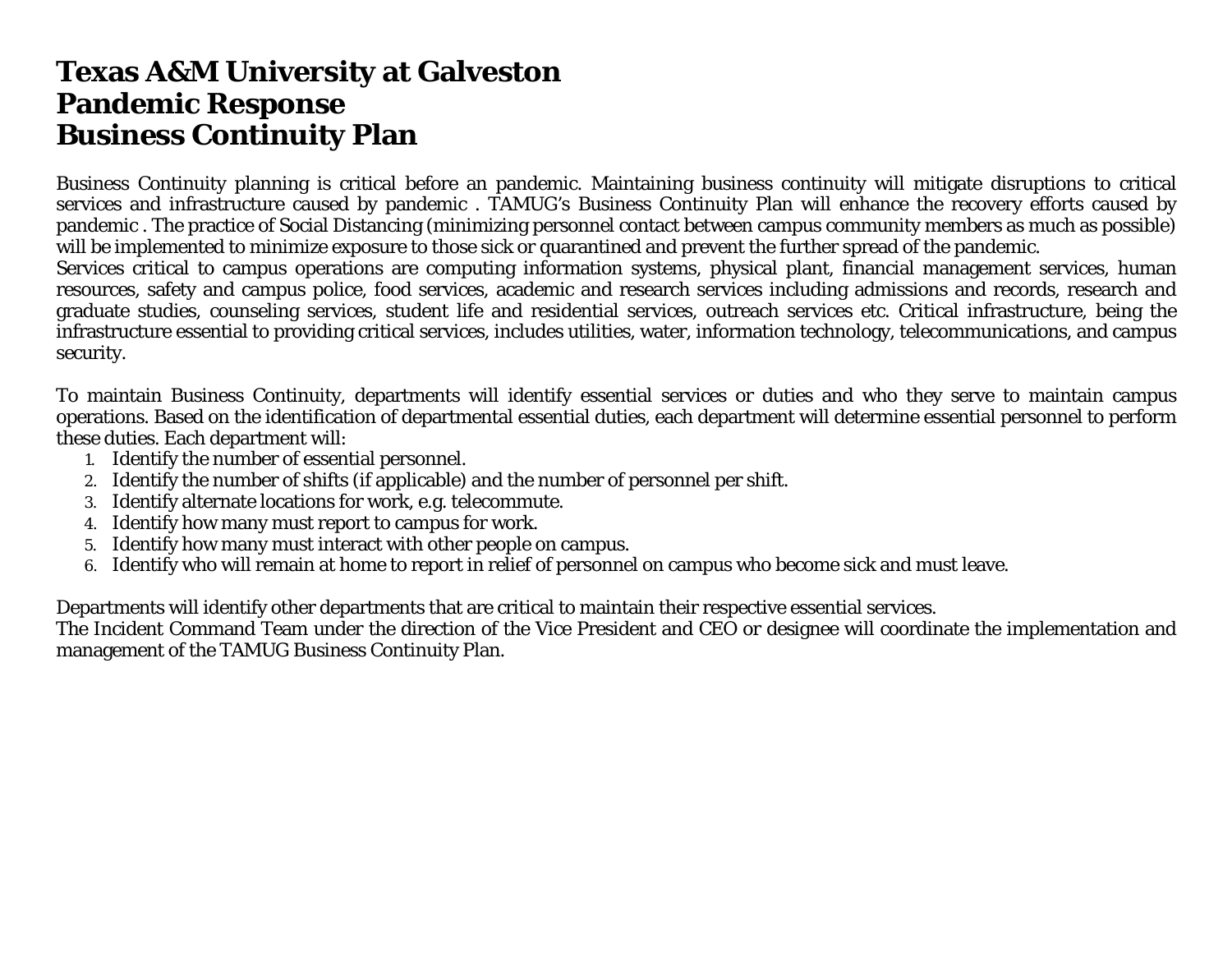#### **Business Continuity Matrix**

|                                                                                                                                 |                                                                                                                                                                                                                                                                                                        |                                                                                                                                                                                                            | <b>Level 2</b>                                                                                                                                                                                                                         | <b>Level 3</b>                                                                                                                                                                                                  | <b>Level 4</b>                                                                                                                                                                                                                                                                                                                                                                                                     |
|---------------------------------------------------------------------------------------------------------------------------------|--------------------------------------------------------------------------------------------------------------------------------------------------------------------------------------------------------------------------------------------------------------------------------------------------------|------------------------------------------------------------------------------------------------------------------------------------------------------------------------------------------------------------|----------------------------------------------------------------------------------------------------------------------------------------------------------------------------------------------------------------------------------------|-----------------------------------------------------------------------------------------------------------------------------------------------------------------------------------------------------------------|--------------------------------------------------------------------------------------------------------------------------------------------------------------------------------------------------------------------------------------------------------------------------------------------------------------------------------------------------------------------------------------------------------------------|
| <b>Department/Pers</b>                                                                                                          |                                                                                                                                                                                                                                                                                                        |                                                                                                                                                                                                            | (in addition to Level                                                                                                                                                                                                                  | (in addition to Level                                                                                                                                                                                           | (in addition to Level                                                                                                                                                                                                                                                                                                                                                                                              |
| on Responsible                                                                                                                  | <b>Preparation</b>                                                                                                                                                                                                                                                                                     | <b>Level 1</b>                                                                                                                                                                                             | 1 actions)                                                                                                                                                                                                                             | 2 actions)                                                                                                                                                                                                      | 3 actions)                                                                                                                                                                                                                                                                                                                                                                                                         |
| Computing<br><b>Information Systems</b><br>(CIS) and<br>Communications/Dir<br>ector of CIS and<br>Director of<br>Communications | <b>Identify essential</b><br>$\bullet$<br>staff that can<br>maintain the<br>campus<br>computing<br>infrastructure<br>and<br>communications<br>systems.<br><b>Update the</b><br>$\bullet$<br>campus' web<br>page as<br>appropriate.<br><b>Identify services</b><br>that can be<br>provided<br>remotely. | <b>Update contact</b><br>$\bullet$<br>information.                                                                                                                                                         | Arrange for an<br>$\bullet$<br>emergency<br>telephone line<br>for Pandemic<br>Flu issues.<br>Update the web<br>$\bullet$<br>page as<br>instructed.<br>Receive<br>$\bullet$<br>respiratory<br>training and<br>respirators.<br>$\bullet$ | Arrange for<br>$\bullet$<br>additional<br>telephones in<br>Incident<br>Command<br>Center.<br>Set up a media<br>$\bullet$<br>relations center<br>in conjunction<br>with the Vice<br><b>President and</b><br>CEO. | <b>Support</b><br>$\bullet$<br>communication<br>efforts with<br>external campus<br>community.<br>Only members of<br>the Incident<br><b>Command Team</b><br>will be allowed<br>to talk to the<br>media. The Vice<br><b>President and</b><br>CEO or designee<br>will serve as the<br>chief<br>spokesperson for<br>the campus.<br>Initiate off-<br>$\bullet$<br>campus<br>communication<br>system via the<br>website. |
| Physical<br>Plant/Director of<br><b>Physical Plant</b>                                                                          | Identify essential $\vert \cdot \vert$<br>$\bullet$<br>staff that can<br>maintain the<br>campus' facilities<br>and operations.                                                                                                                                                                         | Review plan to<br>shut down<br>ventilation<br>systems on<br>buildings on an<br>individual or<br>entire campus<br>basis.<br>Increase the<br>$\bullet$<br>distribution of<br>hand sanitizers<br>by custodial | Receive<br>$\bullet$<br>respiratory<br>training and<br>respirators.                                                                                                                                                                    | Shut down<br>$\bullet$<br>ventilation<br>systems as<br>instructed by the<br>Incident<br>Command<br>Team.<br><b>Monitor campus</b><br>$\bullet$<br>infrastructure<br>(water,<br>electricity, etc.)               | Shut off utilities<br>$\bullet$<br>to buildings as<br>instructed by the<br>Incident<br>Command<br>Team.<br>Assist in<br>$\bullet$<br>distribution of<br>supplies<br>(blankets, water,<br>etc.) to<br>personnel                                                                                                                                                                                                     |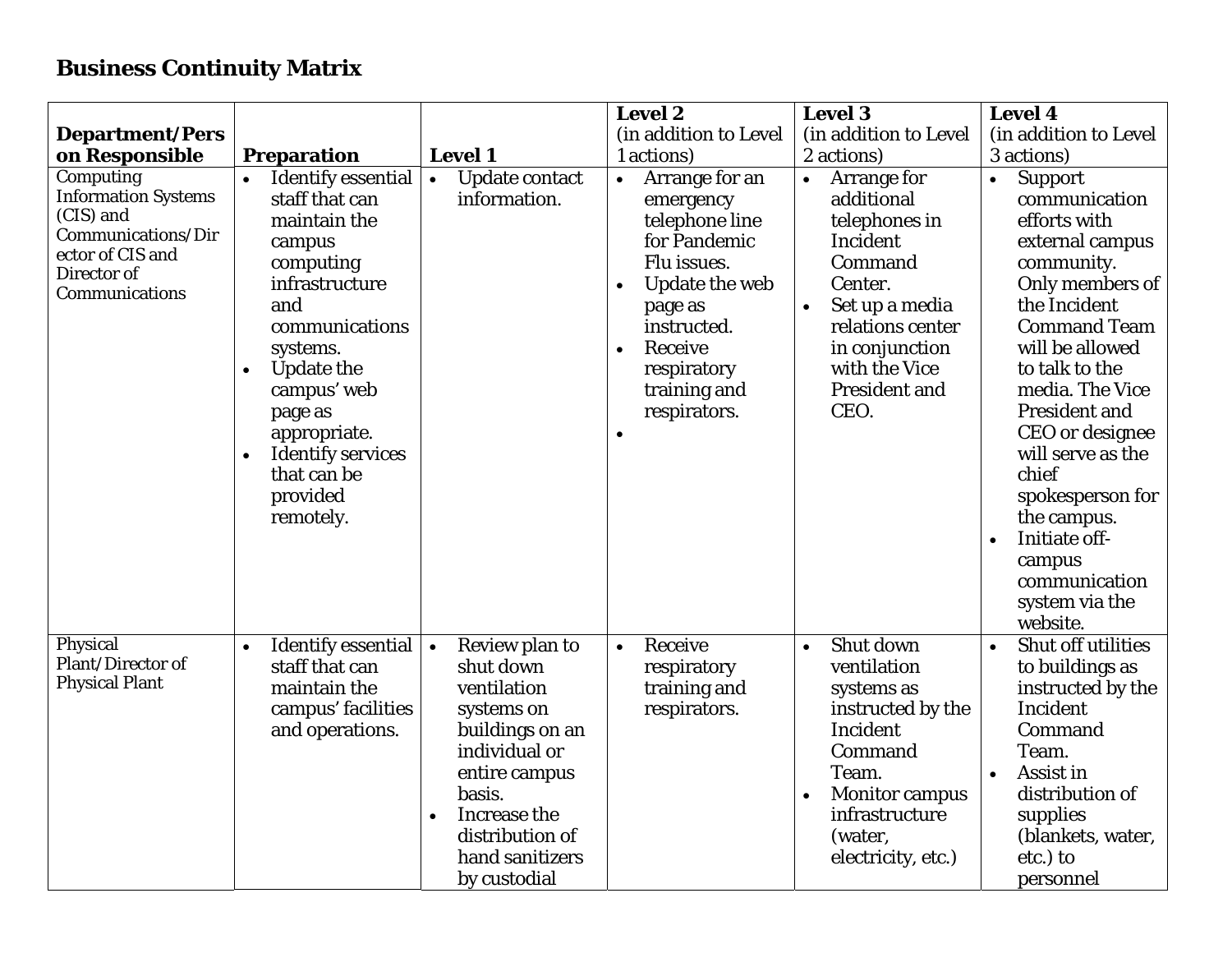|                                                        |                                                                                                                                       | staff.                                                                                                                                                                            |                                                                                                                                                                                                                                                                                                                 |                                                                                                                                                                                                                                                                                                                                                                                                                                                                                                                                                          | requesting<br>assistance.                                                                                                                                                                                                                                                                                                                                                                                                                                                                  |
|--------------------------------------------------------|---------------------------------------------------------------------------------------------------------------------------------------|-----------------------------------------------------------------------------------------------------------------------------------------------------------------------------------|-----------------------------------------------------------------------------------------------------------------------------------------------------------------------------------------------------------------------------------------------------------------------------------------------------------------|----------------------------------------------------------------------------------------------------------------------------------------------------------------------------------------------------------------------------------------------------------------------------------------------------------------------------------------------------------------------------------------------------------------------------------------------------------------------------------------------------------------------------------------------------------|--------------------------------------------------------------------------------------------------------------------------------------------------------------------------------------------------------------------------------------------------------------------------------------------------------------------------------------------------------------------------------------------------------------------------------------------------------------------------------------------|
| Campus<br>Housing/Director of<br><b>Student Life</b>   | Identify essential<br>$\bullet$<br>staff that can<br>maintain the<br>residents' halls<br>and operations<br>during a<br>pandemic.      | Report<br>$\bullet$<br>suspicious<br>illnesses to<br><b>Campus Safety</b><br>Officer.<br>Develop training<br>$\bullet$<br>program for live-<br>in staff regarding<br>awareness.   | Set up a clearing<br>$\bullet$<br>house for dining<br>and housing.<br>Receive<br>$\bullet$<br>respirator<br>training and<br>respirators.<br><b>Identify needs</b><br>$\bullet$<br>for anyone that<br>may be placed in<br>quarantine.<br><b>Identify events</b><br>where confirmed<br>patients have<br>attended. | Activate plans to<br>$\bullet$<br>quarantine<br>students in<br>conjunction with<br><b>Galveston</b><br><b>County Health</b><br>District guidance<br>and UTMB.<br>Notify parents of<br>$\bullet$<br>student(s)<br>quarantined.<br>Designate staff<br>$\bullet$<br>to assist in<br>quarantine<br>process.<br>Assist with the<br>$\bullet$<br>location of<br>students if<br>quarantined<br>(Mariner Hall)<br>Assist with<br>$\bullet$<br>housing<br>arrangements<br>for students not<br>included in<br>quarantine<br>Arrange for<br>$\bullet$<br>counseling | In conjunction<br>$\bullet$<br>with the Safety<br>Officer, assist<br>with on-site<br>health care<br>facility setup and<br>coordination of<br>medical care<br>with UTMB<br>and/or<br>Galveston<br><b>County Health</b><br>District.<br><b>Bedding and</b><br>$\bullet$<br>sheets will be<br>provided to each<br>facility by<br><b>Residential</b><br>Services on an as<br>needed basis.<br><b>Additional</b><br>bedding supplies<br>may be removed<br>from the T/S<br>Clipper as<br>needed. |
| Food<br>Services/Director of<br><b>Dining Services</b> | 1Identify<br>$\bullet$<br>essential staff<br>that can<br>maintain food<br>service<br>operations<br>during a<br>pandemic.<br>Inventory | Formulate plans<br>$\bullet$<br>for alternate<br>dining services<br>for students and<br>staff.<br><b>Ensure food</b><br>$\bullet$<br>delivery process<br>will not be<br>affected. | Develop training<br>$\bullet$<br>program for staff<br>regarding<br>awareness and<br>proper<br>distribution of<br>food to<br>quarantined<br>personnel.                                                                                                                                                           | Implement<br>$\bullet$<br>feeding and/or<br>food delivery<br>plan for<br>quarantined<br>personnel.<br>Meals will be<br>$\bullet$<br>provided per<br>quarantined                                                                                                                                                                                                                                                                                                                                                                                          | The restocking<br>of food and<br>water supplies<br>will be subject to<br>the availability<br>and the<br>accessibility of<br>supplying<br>vendors. In the                                                                                                                                                                                                                                                                                                                                   |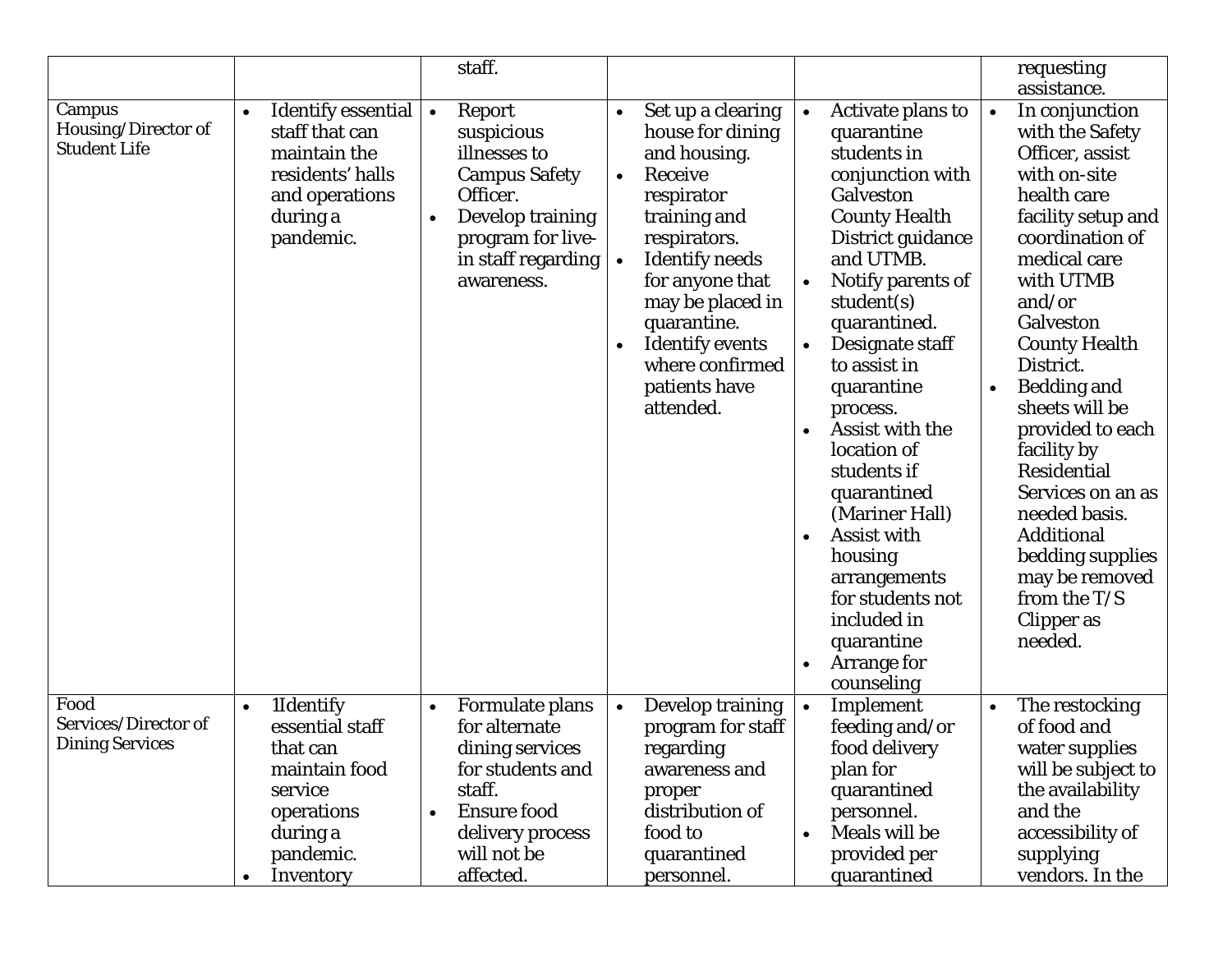| $\bullet$<br>$\bullet$                                                     | available stores.<br>Consider<br>stockpiling food<br>essentials.<br>Consider<br>relocating stores<br>items to reefers<br>on Texas<br>Clipper.                                                                                                                                                                                                                                             | Develop plan for<br>$\bullet$<br>feeding and/or<br>delivery of food<br>to quarantined<br>students, faculty<br>and/or staff.                                                                                                                                                                                                                                                                                                                      |                                                                                                                                         | facility in the<br>dining hall if<br>possible. If<br>occupants are<br>unable to leave<br>due to illness,<br>box meals will be<br>delivered to the<br>facility by food<br>service<br>personnel or<br>designated staff<br>members. | event vendors<br>cannot re-supply<br>the campus,<br>rations will be<br>apportioned on<br>as needed basis<br>starting with the<br>sickest.                       |
|----------------------------------------------------------------------------|-------------------------------------------------------------------------------------------------------------------------------------------------------------------------------------------------------------------------------------------------------------------------------------------------------------------------------------------------------------------------------------------|--------------------------------------------------------------------------------------------------------------------------------------------------------------------------------------------------------------------------------------------------------------------------------------------------------------------------------------------------------------------------------------------------------------------------------------------------|-----------------------------------------------------------------------------------------------------------------------------------------|----------------------------------------------------------------------------------------------------------------------------------------------------------------------------------------------------------------------------------|-----------------------------------------------------------------------------------------------------------------------------------------------------------------|
| Counseling<br>Services/Director<br><b>Career Placement and</b><br>Planning | Prepare for the<br>delivery of<br>health services<br>though the<br>contracted<br>provider, UTMB,<br>and to provide<br>psychological<br>and counseling<br>services to<br>students and<br>staff via a<br>disaster mental<br>health delivery<br>mode.<br><b>Identify essential</b><br>staff that can<br>provide essential<br>services and<br>maintain<br>operations<br>during a<br>pandemic. | Counseling<br>$\bullet$<br>services will<br>serve as a<br>primary<br>communication<br>link between<br>students and<br>their families in<br>conjunction with<br>the efforts of the<br>Incident<br>Command<br><b>Team. Priority</b><br>during a<br>pandemic will be<br>to continue the<br>delivery of<br>essential<br>behavioral<br>health services<br>while providing<br>for the<br>emergency<br>behavioral<br>health needs of<br>the population. | Prepare plan for<br>$\bullet$<br>assisting in the<br>distribution of<br>medications and<br>supplies to those<br>remaining on<br>campus. |                                                                                                                                                                                                                                  | Provide<br>$\bullet$<br>grievance<br>counseling to<br>personnel<br>experiencing the<br>death of a family<br>member or<br>friend as a result<br>of the pandemic. |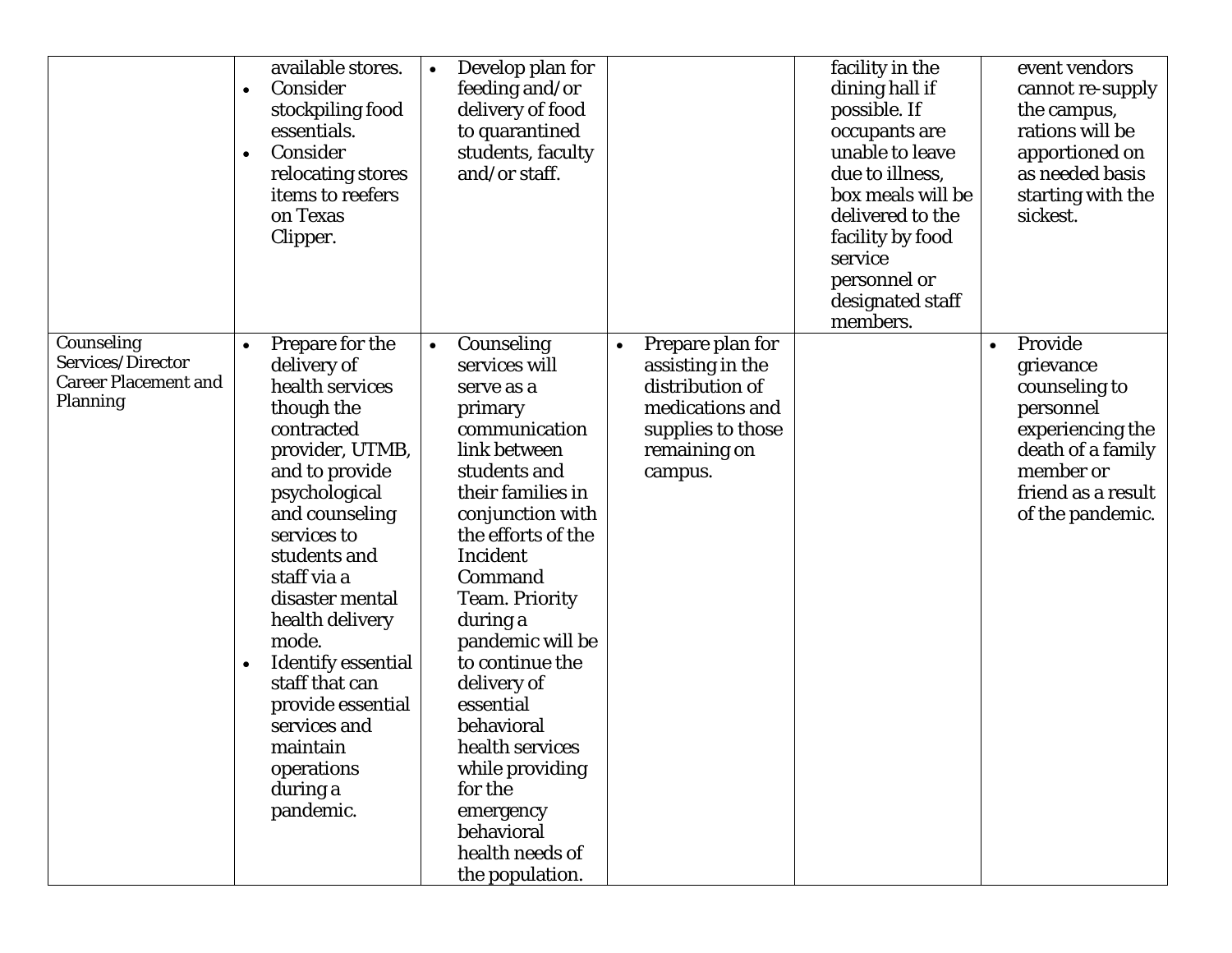|                                                                 |                                                                                                                                                   | <b>Individuals</b><br>psychologically<br>impacted<br>include those<br>involved in<br>treating the<br>physical<br>casualties.<br><b>Direct attention</b><br>to mitigating<br>stress-related<br>psychological<br>effects of<br>disaster<br>response on<br>these<br>individuals.<br>Campus<br>counselors will<br>also address the<br>sensitivity to<br>personal<br>concerns and<br>obligations when<br>individuals may<br>be separated<br>from their |                                                                                                                    |                                                                                                                                                 |                                                                                                                     |
|-----------------------------------------------------------------|---------------------------------------------------------------------------------------------------------------------------------------------------|---------------------------------------------------------------------------------------------------------------------------------------------------------------------------------------------------------------------------------------------------------------------------------------------------------------------------------------------------------------------------------------------------------------------------------------------------|--------------------------------------------------------------------------------------------------------------------|-------------------------------------------------------------------------------------------------------------------------------------------------|---------------------------------------------------------------------------------------------------------------------|
|                                                                 |                                                                                                                                                   |                                                                                                                                                                                                                                                                                                                                                                                                                                                   |                                                                                                                    |                                                                                                                                                 |                                                                                                                     |
|                                                                 |                                                                                                                                                   | families and<br>loved ones for<br>extended periods<br>of time.                                                                                                                                                                                                                                                                                                                                                                                    |                                                                                                                    |                                                                                                                                                 |                                                                                                                     |
| Human<br><b>Resources/Director of</b><br><b>Human Resources</b> | <b>Identify essential</b><br>$\bullet$<br>staff that can<br>maintain<br>operations<br>during a<br>pandemic.<br><b>Coordinate the</b><br>$\bullet$ | Inform campus<br>$\bullet$<br>of policies for<br>telecommuting,<br>social distancing<br>and essential<br>personnel.<br>Discuss with<br>$\bullet$                                                                                                                                                                                                                                                                                                  | Coordinate<br>$\bullet$<br>essential<br>personnel duties<br>with each<br>department<br>responsible for<br>ensuring | Direct employee<br>$\bullet$<br>HR aspects of<br>the campus<br>social distancing<br>policy.<br>Communicate to<br>$\bullet$<br>faculty and staff | Gather<br>$\bullet$<br>employee<br>absenteeism<br>data.<br><b>Direct</b><br>$\bullet$<br>employees to<br>counseling |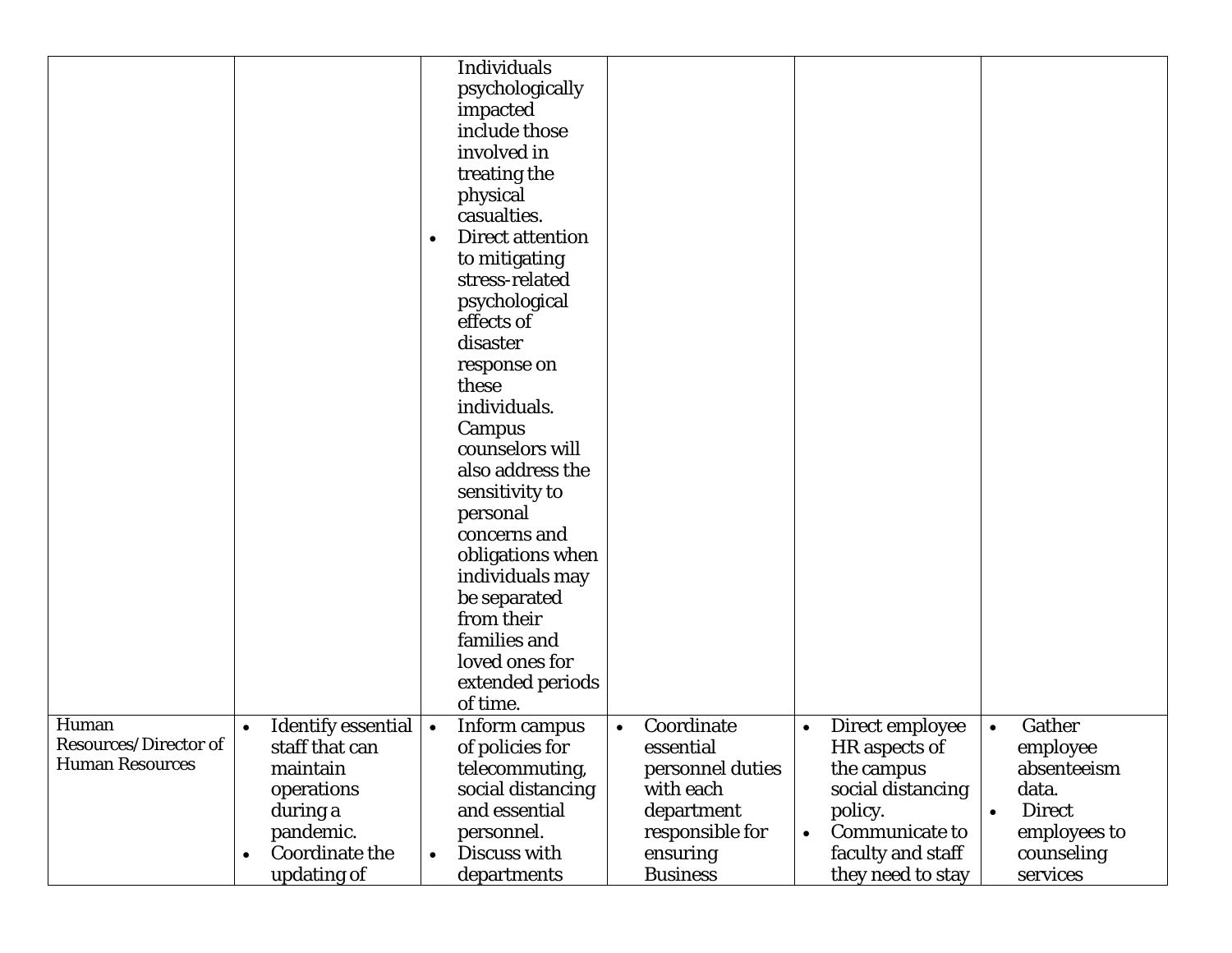|                                                                                            | contact<br>information on<br>all campus<br>essential<br>personnel.                                                                                                                                                                                  | plans for<br>providing<br>substitutes for<br>essential<br>personnel.<br><b>Identify</b><br>personnel<br>available for<br>work.<br><b>Monitor faculty</b><br>and staff<br>traveling from<br>effected regions.                                                                  | Continuity.                                                                                                                                                                                                                | home rather<br>than report to<br>work.<br>To allow work<br>$\bullet$<br>from home for<br>HR staff,<br>consider<br>allowing off-<br>campus access to<br><b>HR</b> information<br>systems.                           | Implement<br>$\bullet$<br>death benefits if<br>applicable                                                                                                                                                              |
|--------------------------------------------------------------------------------------------|-----------------------------------------------------------------------------------------------------------------------------------------------------------------------------------------------------------------------------------------------------|-------------------------------------------------------------------------------------------------------------------------------------------------------------------------------------------------------------------------------------------------------------------------------|----------------------------------------------------------------------------------------------------------------------------------------------------------------------------------------------------------------------------|--------------------------------------------------------------------------------------------------------------------------------------------------------------------------------------------------------------------|------------------------------------------------------------------------------------------------------------------------------------------------------------------------------------------------------------------------|
| Financial<br>Management<br>Services/Director of<br>Financial<br><b>Management Services</b> | <b>Identify essential</b><br>$\bullet$<br>staff that can<br>maintain the<br>campus'<br>financial<br>management<br>infrastructure<br>and services.<br>Determine and<br>$\bullet$<br>communicate<br>fund balance<br>objectives for all<br>operations. | <b>Ensure all</b><br>$\bullet$<br>employees are<br>enrolled in direct<br>deposit so they<br>can continue to<br>receive<br>paychecks per<br>the regular pay<br>period.<br>Students will pay<br>$\bullet$<br>tuition and fees<br>on line if classes<br>are still in<br>session. | Develop plan for<br>$\bullet$<br>providing<br>financial<br>management<br>services from<br>remote<br>locations.<br><b>Identify key</b><br>processes<br>necessary to<br>maintain<br>services.                                | Coordinate with<br>Incident<br><b>Command Team</b><br>as to when to<br>implement off-<br>campus/remote<br>services.                                                                                                | Activate off-<br>$\bullet$<br>campus services.<br>Coordinate<br>$\bullet$<br>payroll for<br>anyone not<br>receiving direct<br>deposit.                                                                                 |
| <b>Admissions and</b><br><b>Records</b>                                                    | <b>Identify essential</b><br>$\bullet$<br>staff that can<br>maintain the<br>campus'<br>admissions and<br>records and<br>student financial<br>aid services.                                                                                          | <b>Given the ability</b><br>$\bullet$<br>to link directly<br>with SIMS and<br><b>FAMIS</b> , student<br>records, class<br>schedules and<br>financial aid can<br>be managed<br>remotely. Staff<br>can access all<br>systems from<br>home or other                              | Develop plan for<br>$\bullet$<br>providing<br>admissions and<br>records services<br>from remote<br>locations.<br><b>Identify key</b><br>$\bullet$<br>processes<br>necessary to<br>maintain<br>services.<br>Coordinate with | Coordinate with<br>$\bullet$<br>Incident<br><b>Command Team</b><br>as to when to<br>implement off-<br>campus/remote<br>services.<br>Coordinate with<br>department<br>heads on class<br>cancellation<br>procedures. | Activate off-<br>$\bullet$<br>campus services.<br>Coordinate with<br>$\bullet$<br>CIS on<br>notification of<br>class<br>rescheduling<br>and/or<br>cancellations.<br>Coordinate with<br>Incident<br><b>Command Team</b> |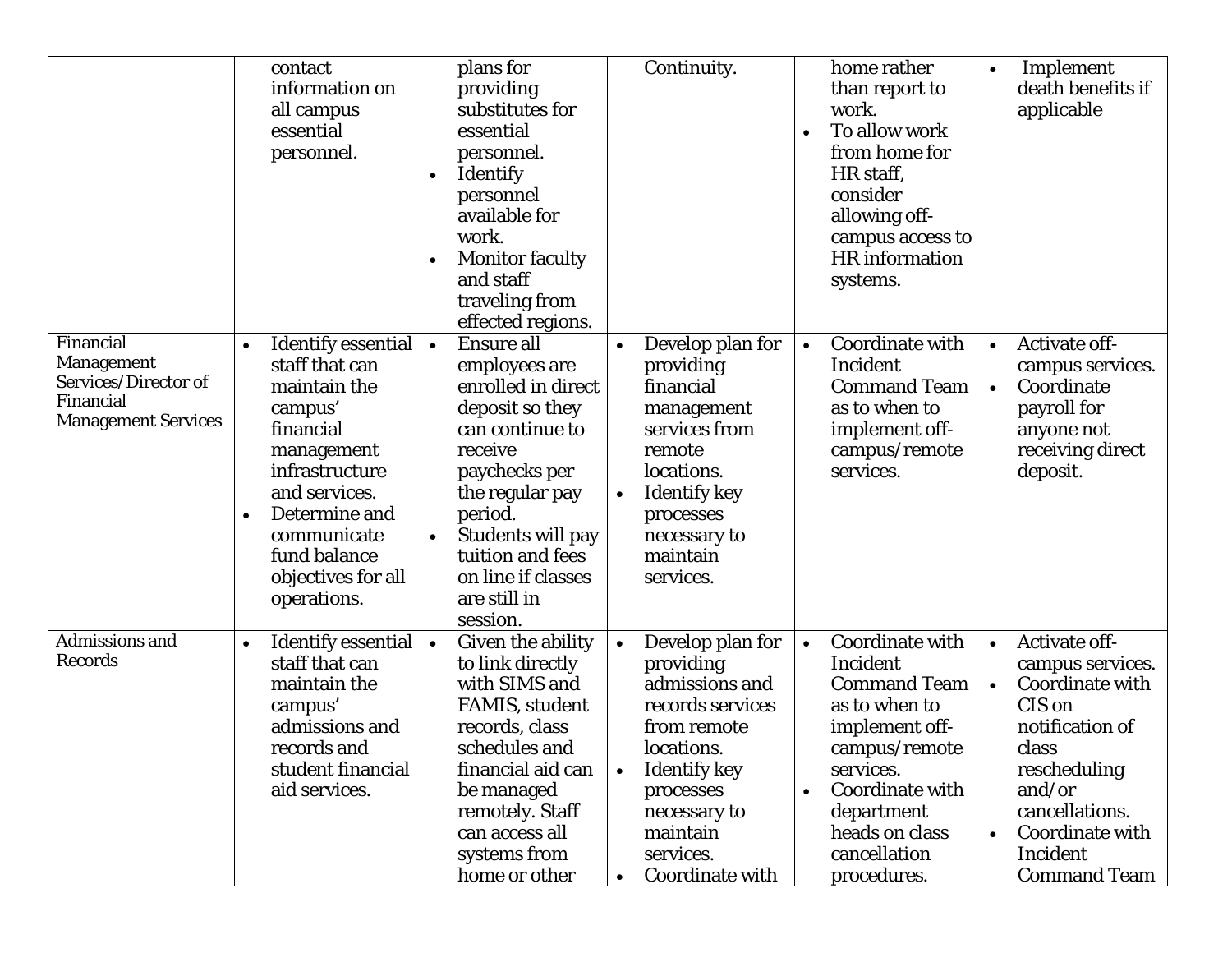| remote     | academic           | as to when       |
|------------|--------------------|------------------|
| locations. | department         | campus can       |
|            | heads and CIS      | classes can be   |
|            | regarding          | resumed under a  |
|            | WebCT and          | normal schedule. |
|            | distance learning  | Coordinate with  |
|            | possibilities if   | CIS on           |
|            | classes are        | notification of  |
|            | canceled or        | class            |
|            | abbreviated.       | resumption.      |
|            | Develop plan for   |                  |
|            | restarting classes |                  |
|            | or making up       |                  |
|            | classes in the     |                  |
|            | event classes are  |                  |
|            | canceled or        |                  |
|            | abbreviated.       |                  |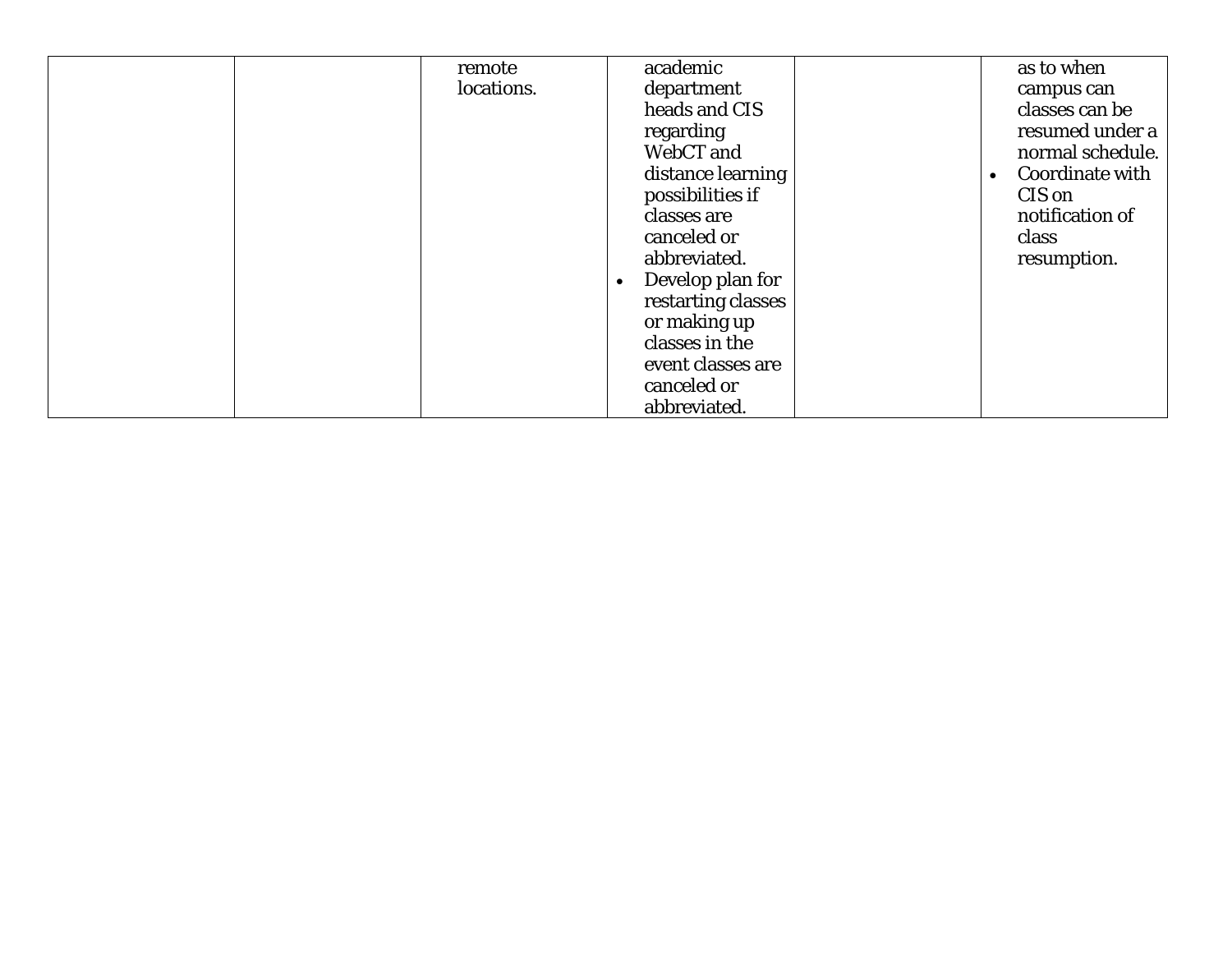#### **Texas A&M University at Galveston Pandemic Response Communication**

Effective means of communication are critical to the success of an effective response to pandemic . The campus will utilize existing procedures identified in the Emergency Preparedness Plan for effectively communicating internally and externally to include diverse communication modes and redundancy (i.e, e-mail, web, and information phone lines posted on the web.)

Communications will consist of 1) risk communication and 2) crisis communication.

Risk communication provides information to the campus community on the status of disease on campus, travel advice, universal precautions/self-care, personal preparedness planning, proper hand washing techniques and cough etiquette, public health resource availability and how/when to access services in case of illness and inform parents on the status of the campus during a pandemic.

Crisis communication provides means for:

- 1) Internal communication
	- a) notifications and alerts to the campus community
	- b) communication among campus community
- 2) External communication
	- a) communicating with federal, state, and local health authorities on the status of the University during a pandemic and resources needed during an event
	- b) communicating with suppliers and vendors for needed services and resources and
	- c) communicating to the students, parents, and public.

All communication will happen early and often. All communication will be easily understood and culturally appropriate. The Incident Command Center will serve as the communications center.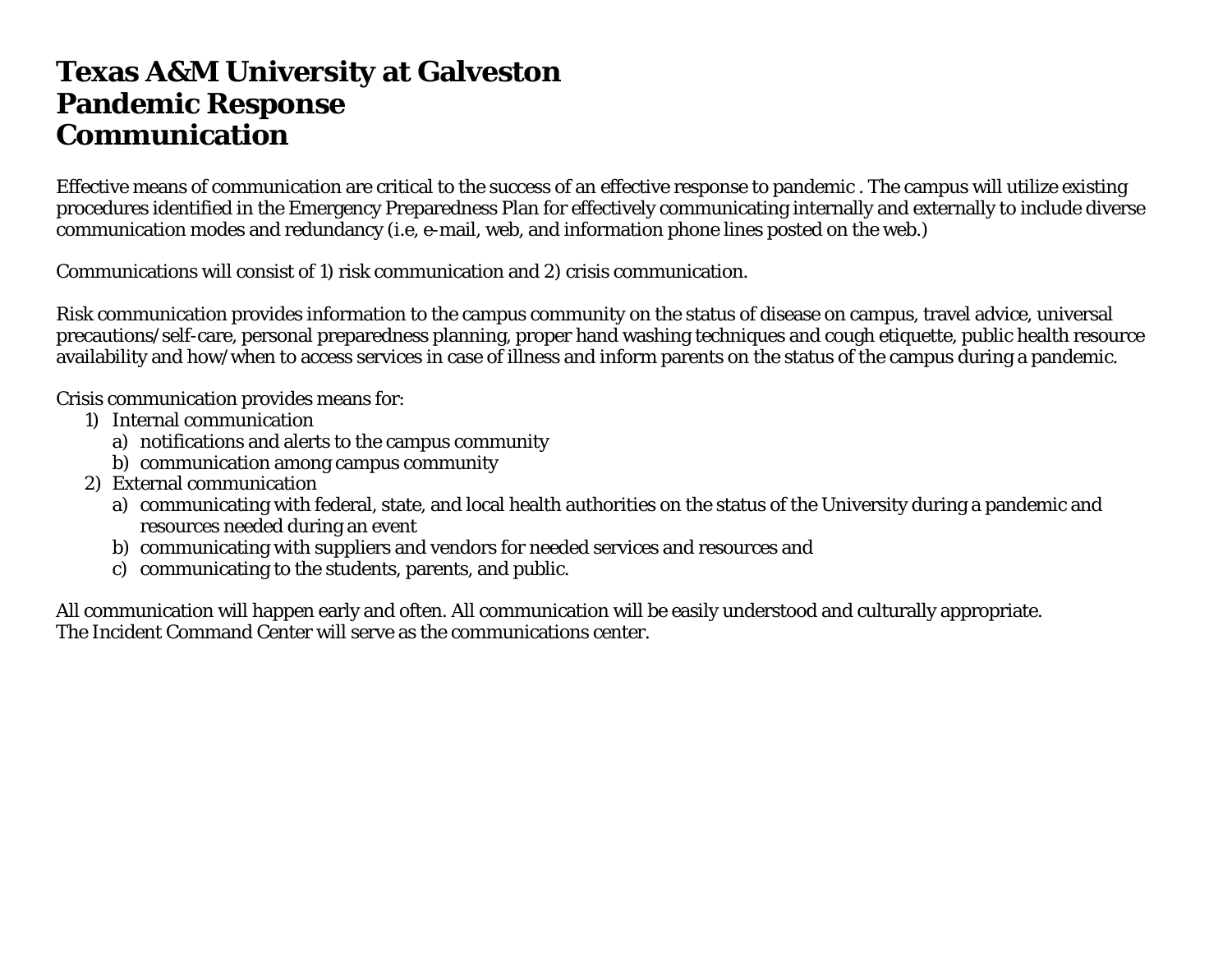## **Texas A&M University at Galveston Pandemic Response Surveillance and Health Monitoring**

Surveillance and health monitoring will be provided by the Galveston County Health Department and UTMB. Surveillance and health monitoring will be coordinated with the Galveston County Health Department through Counseling Services and the Safety Officer as described below. Surveillance and health monitoring includes increased attention to symptoms indicative of -like illness and disease in persons who have engaged in travel to the affected area(s).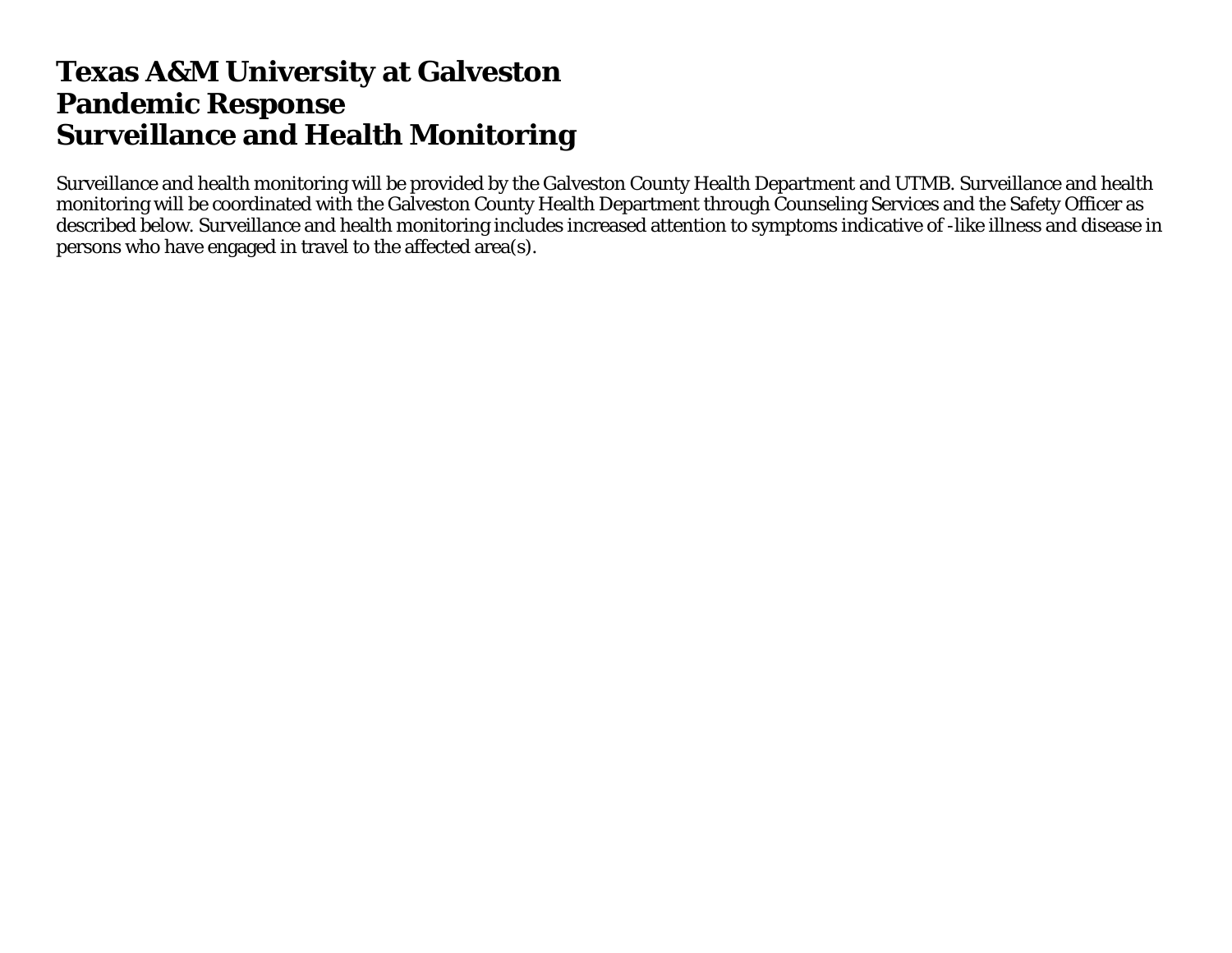#### **Texas A&M University at Galveston Pandemic Response Containment Measures**

The campus will employ disease containment measures to slow the transmission of disease on campus. Containment measures may include:

- 1. Isolation and/or quarantine in campus housing (i.e. Mariner Hall) for individuals or groups.
- 2. Infection control measures such as respiratory etiquette, hand hygiene or the use of personal protective equipment.
- 3. Reduction in routine campus-related activities and social distancing strategies for employees who must work because their work is deemed essential (e.g. cancellation of face-to-face meetings, staggering of work shifts, etc.).
- 4. Campus-wide containment measures may include the abbreviation or cancellation of classes. These strategies will likely be used when there is a sustained level of transmission and no clear epidemiologic links can be identified between cases. As incidents increases, so will the scope of community disease containment strategies.
- 5. Cordon Sanitaire Widespread Community Quarantine to restrict all campus movement, with the exception of essential personnel. This containment measure should only be utilized as a measure of last resort.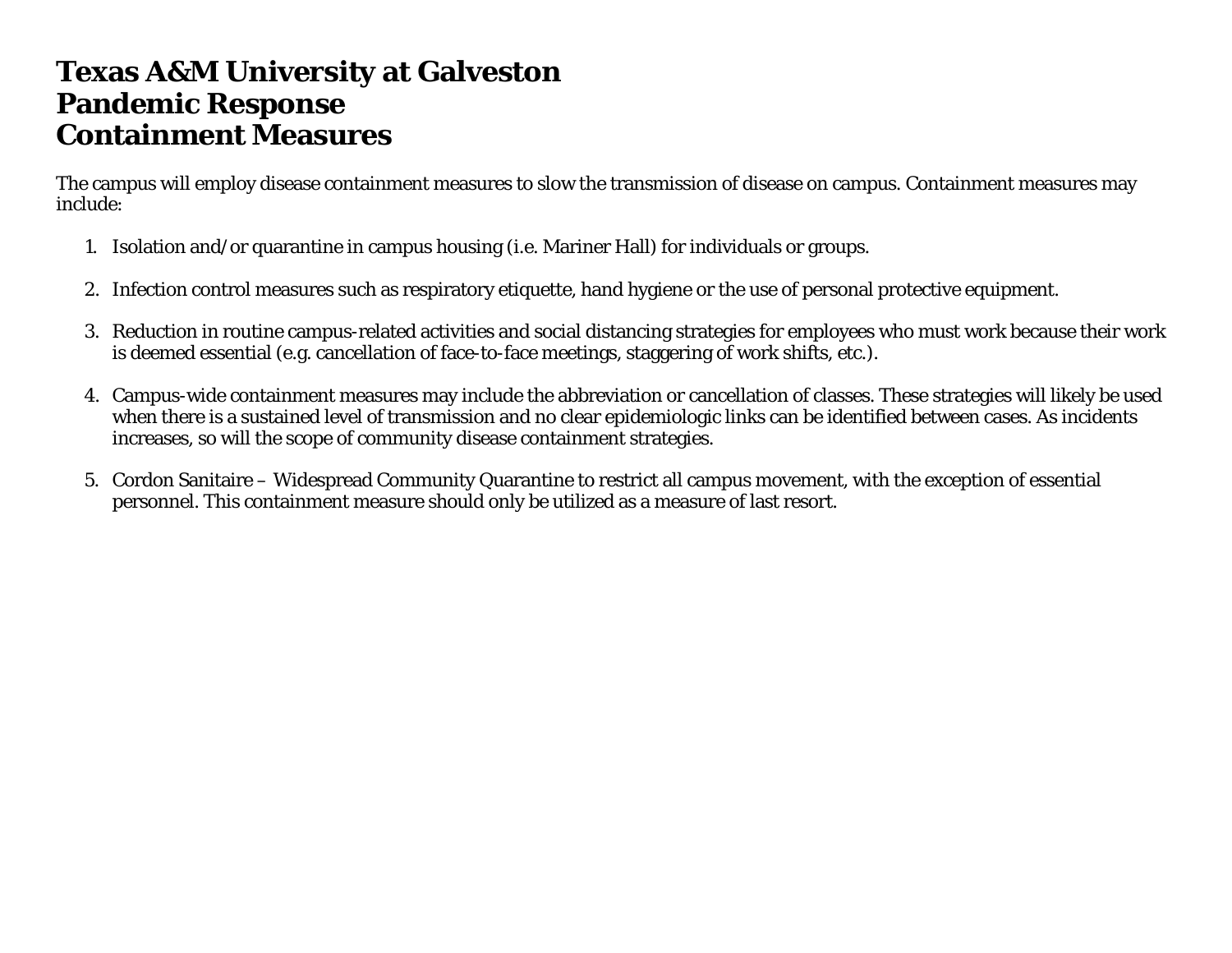## **Texas A&M University at Galveston Pandemic Response Health Care**

Medical Support

• The campus will have primary responsibility for the health care services needed by students, faculty and staff on campus during a pandemic. Medical support may be provided by the Galveston County Health Department and/or UTMB. Plans to monitor and provide outpatient health care for students, faculty and staff on campus under isolation and/or quarantine conditions will be prepared by Counseling Services and the Safety Officer.

Screening/Triage

• Patient screening, triage and referral of ill or worried students, staff or faculty for follow-up tests will be coordinated through Counseling Services. When necessary, referrals will operate through normal channels for care at UTMB. The screening and triage functions shall be conducted, using standard criteria, through the following mechanisms: phone- and web-based screening/triage and screening/triage at UTMB. If the situation warrants, a mass screening/triage will be established at The Student Life Center adjacent to Mariner Hall.

Isolation

• At all stages of a pandemic, people infectious with pandemic will be advised to isolate themselves from others, typically in their own homes. Infectious students, faculty and/or staff that remain on campus and are unable to return home will be relocated to Mariner Hall for quarantine.

Quarantine

• The purpose of quarantine is to reduce the potential spread of the disease throughout the campus community. has a very short incubation period of 2-7 days and persons infected with may be infectious for a day prior to the onset of symptoms. For these reasons, quarantine is a more difficult strategy to employ as a disease containment measure for and may be effective only during the early pandemic period or pandemic alert period when outbreaks are very focal or limited.

Transportation of Patients

- The removal of sick personnel from campus is critical to preventing the spread of the disease on the campus. The transportation of patients will be determined through the triage coordinated by Counseling Services and the Safety Officer and UTMB. The transportation of patients will be the responsibility of the Campus Police in cooperation with the Safety Officer.
- The removal of the deceased will be coordinated by the Safety Officer through the Galveston County Health Department. In the event mass fatalities result from the pandemic, bodies of the deceased will be stored in the reefers of the Texas Clipper.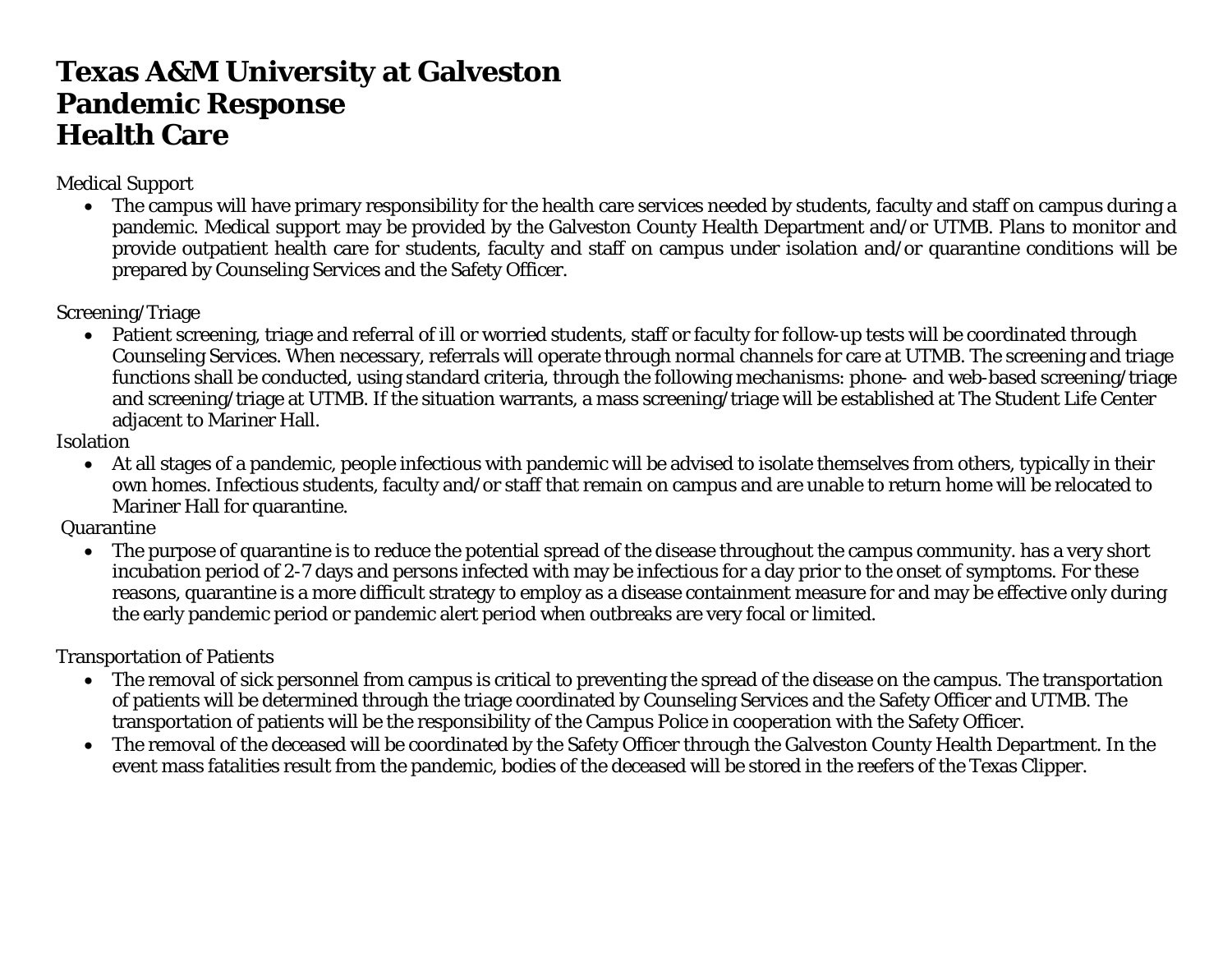## **Texas A&M University at Galveston Pandemic Response Medical Supply Distribution**

All vaccines and prophylaxes provided to the campus through the Galveston County Health Department or any other health organization will be distributed under the supervision and by the recommendations of the Safety Officer and Counseling Services.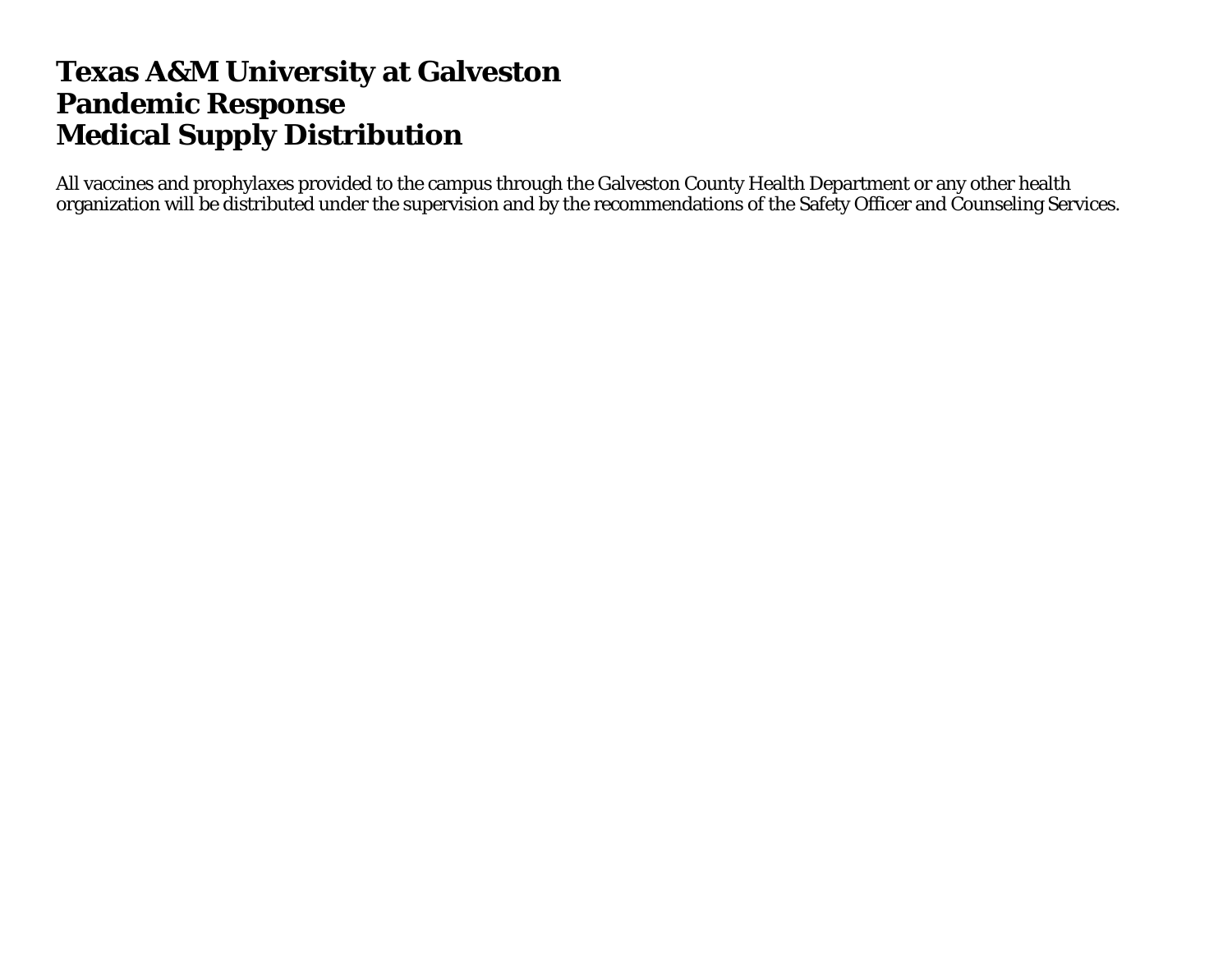#### **Texas A&M University at Galveston Pandemic Response Recovery/Resume to Normal Operations**

The Emergency Operating Procedures and Business Continuity Plan for pandemic emergency conditions listed in Levels 3 and 4 in this plan will cease when the campus returns to normal operations as declared by the Vice President and CEO. Campus personnel will be notified to return to work and when classes will resume by various means such as radio, television and the campus web page.